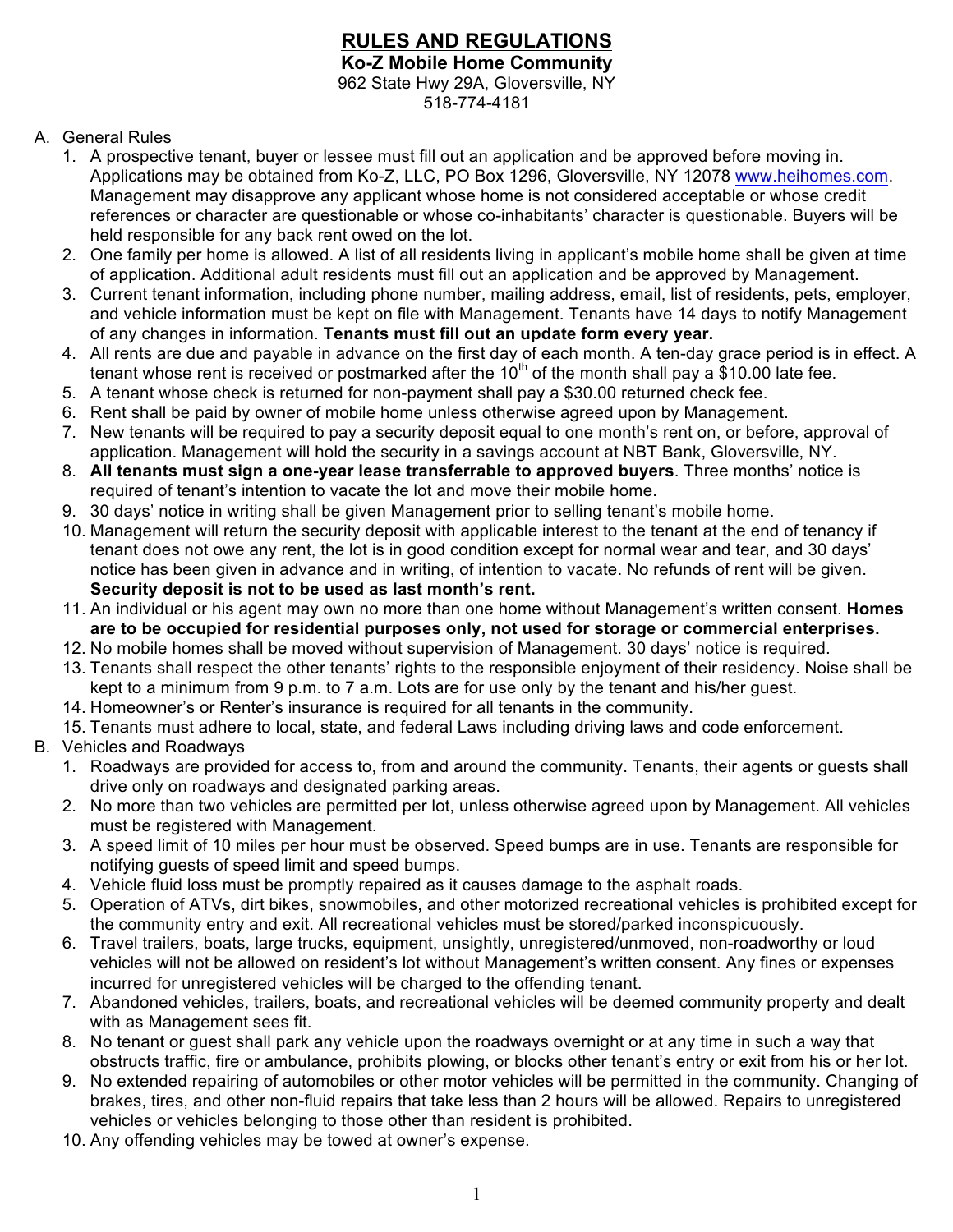- C. Pets
	- **1. No tenant may acquire or keep a pet without written consent of Management. No exotic or aggressive pets are allowed in the community. Pet sitting is not permitted without written consent of Management. Pet Permission forms must be on file with Management and updated yearly.**
	- **2. All outdoor pets must have collars, owner identification tags, required licenses and vaccinations, and must be treated for fleas and ticks from March through November. Outdoor cats are not permitted without express written consent of management.**
	- 3. Pets are not allowed to run loose throughout the community. Pets must be walked on leashes.
	- 4. Outdoor feeding of animals including pets, strays, or wildlife is prohibited. Management will consider any animal fed by a tenant to be that tenant's pet. All rules pertaining to pets will apply.
	- 5. Doghouses and animal pens are not permitted in the community. Animals shall not be tied out for periods longer than 15 minutes. Animal waste must be removed daily.
	- 6. Permission to keep pets may be revoked at any time.
- D. Maintenance and Grounds
	- 1. Exteriors of all mobile homes must present a neat and appealing appearance, including factory built skirting.
	- 2. All refuse and debris must be picked up and disposed of on a regular basis. Garbage must be kept within plastic bags in tightly covered cans as out of sight as possible. Trash and recycling must be removed weekly.
	- 3. Tenant is responsible to properly cut and trim the lawn and remove brush and leaves. Management reserves the right upon 3 day's written notice to mow unkempt lawns and charge a \$40 fee.
	- 4. Tenant is responsible for snow and ice removal from walkways, decks, steps, porches, and driveways.
	- 5. Outdoor burning is prohibited unless otherwise approved of by Management.
	- **6. Seasonal storage items including tires, lawn care items, tools, etc. must be placed in Management approved sheds or storage buildings. Outdoor storage of appliances, furniture, toys, or other personal items is not permitted. Any fines incurred for accumulation of such items will be charged to the tenant.**
	- 7. No tenant or his agent shall erect or place upon his lot, any building, porch, fence, awning, steps, masonry work or addition to any building without Management's written permission. Management reserves the right, upon ten days' written notice to the tenant, to enter the premises to dismantle and remove any violation. Management shall not be liable for any loss or damage caused by removal.
	- 8. Outbuildings may not be used as living places. Tents may be erected and used for no more than 9 days.
	- 9. Management reserves the right to remove items left in common areas.
	- **10. Trampolines, pools, basketball hoops, and fireworks are not permitted in the community without express written consent of Management. Ladders may not be up and accessible except when actively in use.**
	- 11. Resident's or visitor's children are not permitted to travel through the community without proper supervision.
	- 12. Tenant's lot shall be the play area of the Tenant's household and guests. Playing ball and riding bikes should be done on the play area provided by the community and not on the community road.
	- 13. There shall be no trespassing on lots by residents or guests. Management reserves the right to enter or cross tenant's lot to make inspections, repairs, etc. as it deems necessary or desirable.
	- 14. Only umbrella-type dryers are allowed for outdoor clothes drying and are to be placed in the most inconspicuous area of the lot.
	- **15. Window air conditioners must be appropriate size for window not requiring exterior support. They must be in the outer-most window, tipped toward the outside of the window, and sealed with weather tight materials to prevent interior damage.**
	- 16. Holiday decorations/lights may be displayed between 30 days before and 15 days after the holiday.
	- 17. Because of underground and other utilities, tenants must consult the Management before removing trees and planting or digging of any nature. Burying of pets or animal is not permitted at any time. Any shrubbery planted by the tenant or cement or asphalt additions, etc. must remain, and become the property of the community when tenants move.
	- 18. Damaging trees by trimming, cutting, placing hardware, etc. will not be permitted without consent of Management.
	- **19. Remediation or removal of nuisance wildlife, rodents, insects, pests, etc. is the responsibility of the tenant.**
	- 20. Tenant may display one professionally printed "For Sale" or "For Rent" sign not to exceed 2' by 3' in size. The sign must be placed inside the front window of the home unless otherwise agreed upon by Management. No other signs are permitted. Management reserves the right to place lot numbers on the outside of homes.